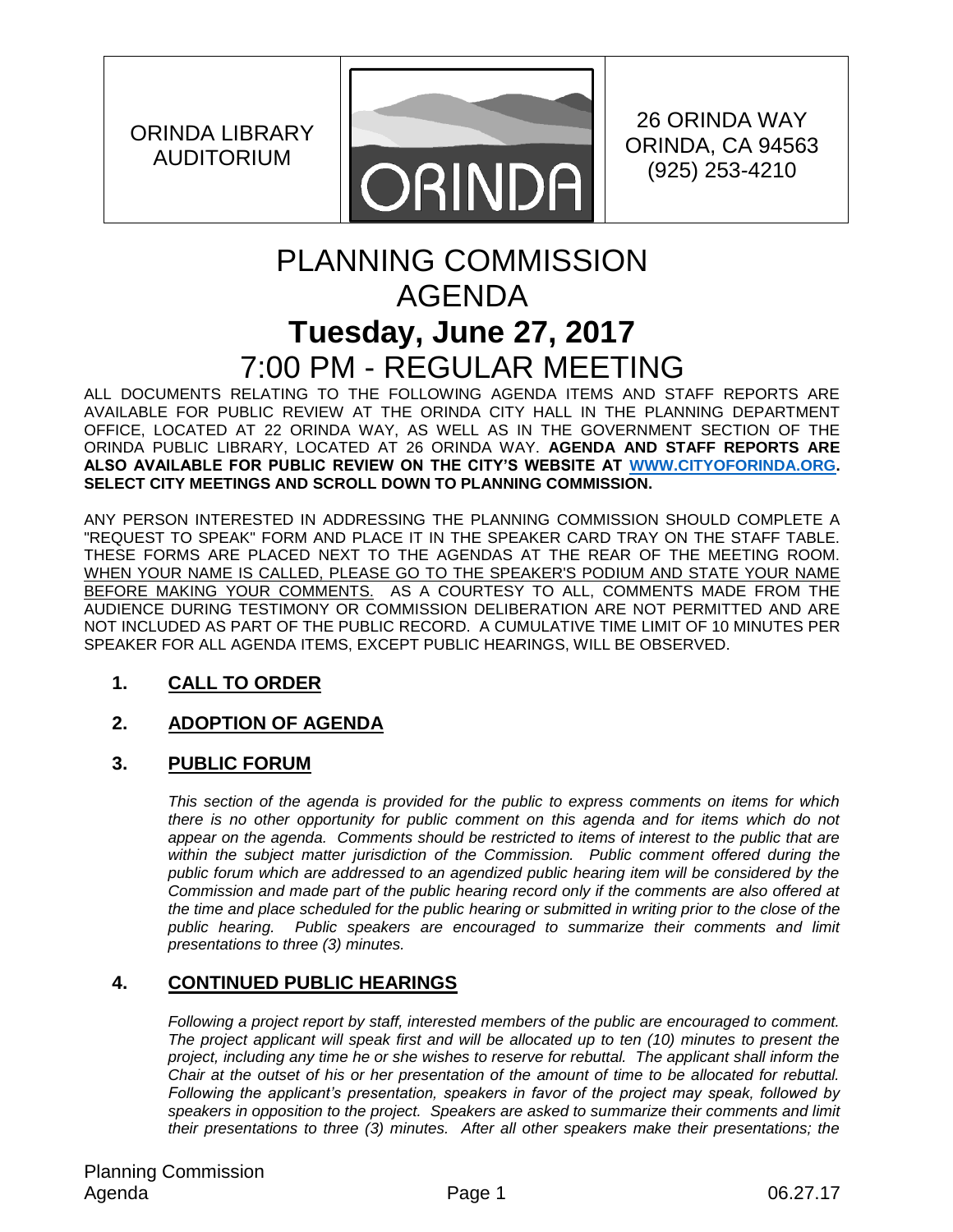*applicant will be allowed to present a rebuttal in the amount of time he or she requested at the outset of his or her presentation.*

A. The Planning Commission will hold a continued public hearing to review and make a recommendation to the City Council on the adoption of an ordinance relating to the City's regulation of Short-Term Rentals (STRs). An STR is a habitable room or dwelling unit rented for overnight lodging for less than thirty (30) consecutive days. The changes proposed in the STR ordinance would: (1) require STR owners to register with the City, (2) confirm the City's Transient Occupancy Tax applies to STRs, and (3) emphasize that STRs must comply with various City rules designed to avoid nuisance issues such as overcrowding, excessive noise, and illegal parking.

|                              | <b>PROJECT SITE:   All residentially zoned property within the City</b><br>of Orinda                                                                                                                                                                    |
|------------------------------|---------------------------------------------------------------------------------------------------------------------------------------------------------------------------------------------------------------------------------------------------------|
| <b>PROJECT PLANNER:</b>      | Drummond Buckley, Planning Director                                                                                                                                                                                                                     |
| <b>CEQA STATUS:</b>          | The proposed amendment is categorically exempt<br>from the California Environmental Quality Act under<br>CEQA Guidelines section 15305 (Minor Alterations<br>in Land Use Limitations) and section 15061 (b)(3)<br>(Review for Exemption, General Rule). |
| <b>STAFF RECOMMENDATION:</b> | Staff recommends that the Planning Commission<br>adopt Resolution PC 17-04                                                                                                                                                                              |

#### **5. OTHER COMMISSION MATTERS**

#### **6. PLANNING COMMISSIONER'S REPORTS**

#### **7. PLANNING DIRECTOR'S UPDATE**

*Planning Director's announcements or brief updates and status of appealed projects.*

### **8. ADJOURNMENT**

I, Tiffany Fabiani, declare under penalty of perjury under the laws of the State of California that this agenda has been posted at least 72 hours in advance at the Orinda City Offices to include: Orinda City Hall, Orinda Community Center and Orinda Public Library. Additional copies of Agendas and Staff Reports, are available in the Orinda Planning Department, the Orinda Public Library (government section) and on the City's website at *[www.cityoforinda.org](http://www.cityoforinda.org/)*.



#### *Tiffany Fabiani Senior Administrative Assistant to the Planning Department*

If you wish to provide any document longer than 3 pages to the Planning Commission for its consideration, you must submit fifteen (15) copies to the Planning Department no later than 4:30pm, three business days prior to the meeting. Documents containing 3 or fewer pages may be submitted to the Planning Department by noon, the day of the meeting, prior to the meeting or at the meeting (15 copies required).